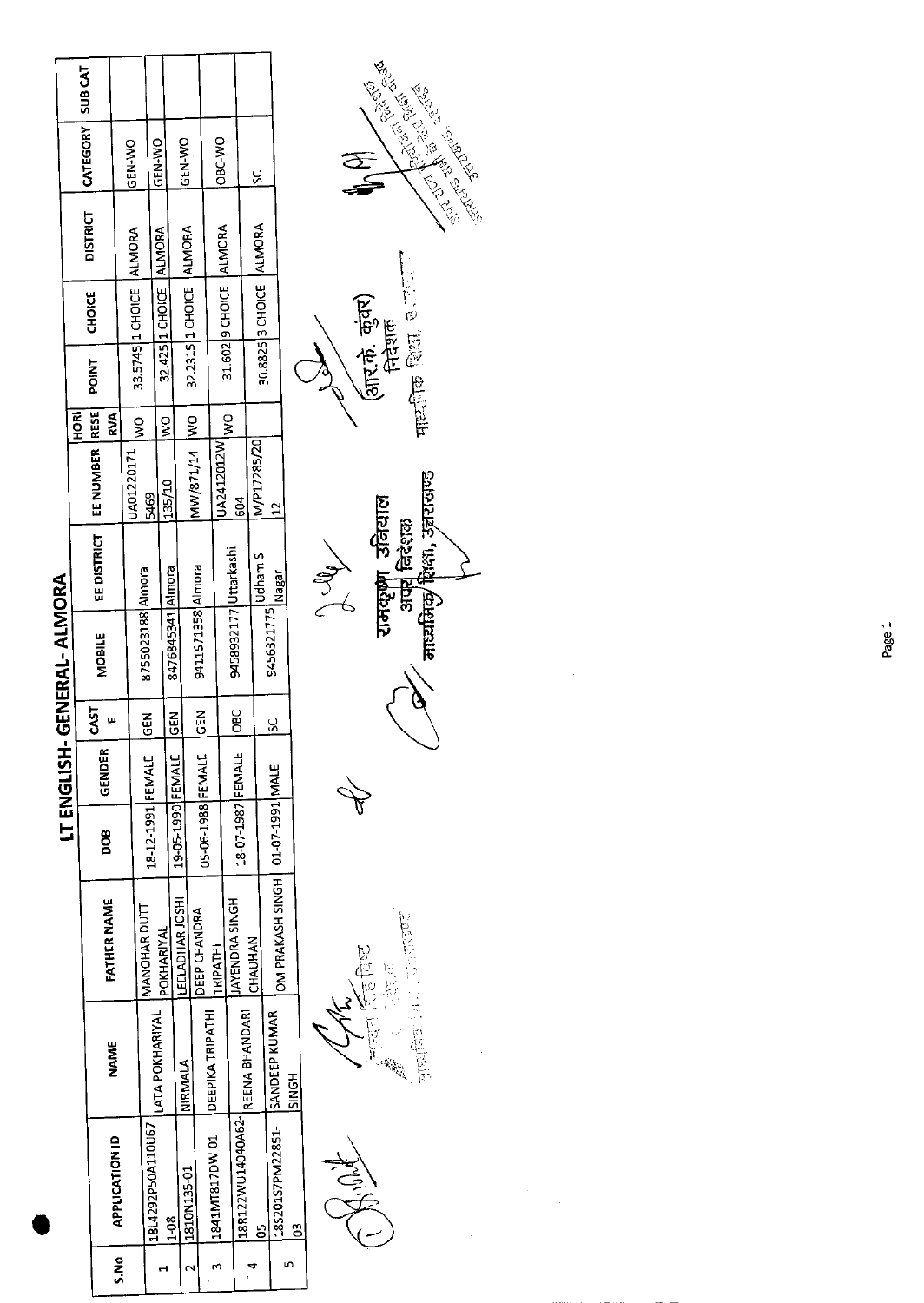|      |                                |                                                                                                                |                                |                   |                |             | IERAL-BAGESHWAR       |                             |            |               |                    |                  |                                                         |                                          |                |
|------|--------------------------------|----------------------------------------------------------------------------------------------------------------|--------------------------------|-------------------|----------------|-------------|-----------------------|-----------------------------|------------|---------------|--------------------|------------------|---------------------------------------------------------|------------------------------------------|----------------|
|      |                                |                                                                                                                |                                |                   | LT ENGLISH-GEN |             |                       |                             |            | HORI          |                    |                  | <b>DISTRICT</b>                                         | CATEGORY                                 | <b>SUB CAT</b> |
| S.No | <b>APPLICATION ID</b>          | <b>NAME</b>                                                                                                    | <b>FATHER NAME</b>             | <b>BOO</b>        | <b>GENDER</b>  | CAST        | MOBILE                | EE DISTRICT                 | EE NUMBER  | RESE)<br>RVA  | POINT              | CHOICE           |                                                         |                                          |                |
|      |                                |                                                                                                                | BHASHKARANAND                  |                   |                |             |                       |                             | 1489/09    |               | 33.7705 1 CHOICE   |                  | <b>BAGESHWAR</b>                                        | <b>KINO</b>                              |                |
| ٣    | 18V918904J-02                  | <b>VINAY MOHAN</b><br><b>IRSOL</b>                                                                             | <b>HSOL</b>                    | 3JAM   E66T-L0-80 |                | <b>KED</b>  | 9917744178 Bageshwar  |                             |            |               |                    |                  |                                                         | <b>EB</b>                                |                |
|      |                                |                                                                                                                | GOVERDHAN                      | 25-04-1982 MALE   |                | $rac{2}{3}$ | 8006270981 Bageshwar  |                             | 1552/08    |               | 32.3915   1 CHOICE |                  | <b>BAGESHWAR</b>                                        |                                          |                |
| N    | 1B055812K-01                   | KAMALESH                                                                                                       |                                |                   |                |             | 757917823B Nainital   |                             | W/891/12   | $\frac{1}{2}$ |                    | 32.036 4 CHOICE  | <b>BAGESHWAR</b>                                        | GEN-WO                                   |                |
| m    | 18WD91P821-02                  | DEEKSHA PARGAIE                                                                                                | <b>SATISH KUMAR</b><br>PARGAIE | 22-12-1982 FEMALE |                | <b>MBD</b>  |                       |                             |            |               |                    |                  |                                                         |                                          |                |
|      |                                |                                                                                                                | AHMAD ALI ANSARI               | 03-01-1982 MALE   |                | <b>OBC</b>  | 9012034134 Udham S    | Nagar                       | 645/2014   |               |                    | 31.569 6 CHOICE  | <b>BAGESHWAR</b>                                        | <b>OBC</b>                               |                |
| 4    | 181A5A46204-01                 | AFSAR ALI                                                                                                      |                                |                   |                |             |                       |                             | UA24120178 |               |                    |                  | 30.5845 9 CHOICE BAGESHWAR                              | <u>u</u>                                 |                |
| m    | 1822JP22A114079U8-<br><u>ដ</u> | <b>JAY PAL</b>                                                                                                 | DAYA LAL                       | 17-12-1991 MALE   |                | ž           | 9837752941 Uttarkashi |                             | 292        |               |                    |                  |                                                         |                                          |                |
|      |                                |                                                                                                                |                                |                   |                |             |                       |                             |            |               |                    | $\sum_{i=1}^{n}$ |                                                         |                                          |                |
|      | HOLL                           |                                                                                                                |                                |                   |                |             |                       | रामसूष्ण उत्रिर्वाल         |            |               |                    |                  |                                                         |                                          |                |
|      |                                |                                                                                                                |                                |                   |                |             |                       | अपर निंदेशक                 |            |               |                    |                  |                                                         |                                          |                |
|      |                                | <b>THE REFERE</b><br>電话                                                                                        |                                |                   |                |             |                       | माध्यमिक शिक्षा, उत्तराखण्ड |            |               |                    |                  | (आर.के. कुंवर)<br>निदेशक<br>माध्यमिक शिक्षा, उत्तराखण्ड |                                          |                |
|      |                                | $\frac{1}{\sqrt{2}}$ and $\frac{1}{2}$ and $\frac{1}{2}$ and $\frac{1}{2}$ and $\frac{1}{2}$ and $\frac{1}{2}$ |                                |                   |                |             |                       |                             |            |               |                    |                  |                                                         |                                          |                |
|      |                                |                                                                                                                |                                |                   |                |             |                       |                             |            |               |                    |                  |                                                         | <b>Contract Contract Property Report</b> |                |
|      |                                |                                                                                                                |                                |                   |                |             |                       |                             |            |               |                    |                  |                                                         |                                          |                |

 $\frac{1}{2}$ 

Page 1

 $\frac{1}{2}$ 

 $\frac{1}{\sqrt{2}}$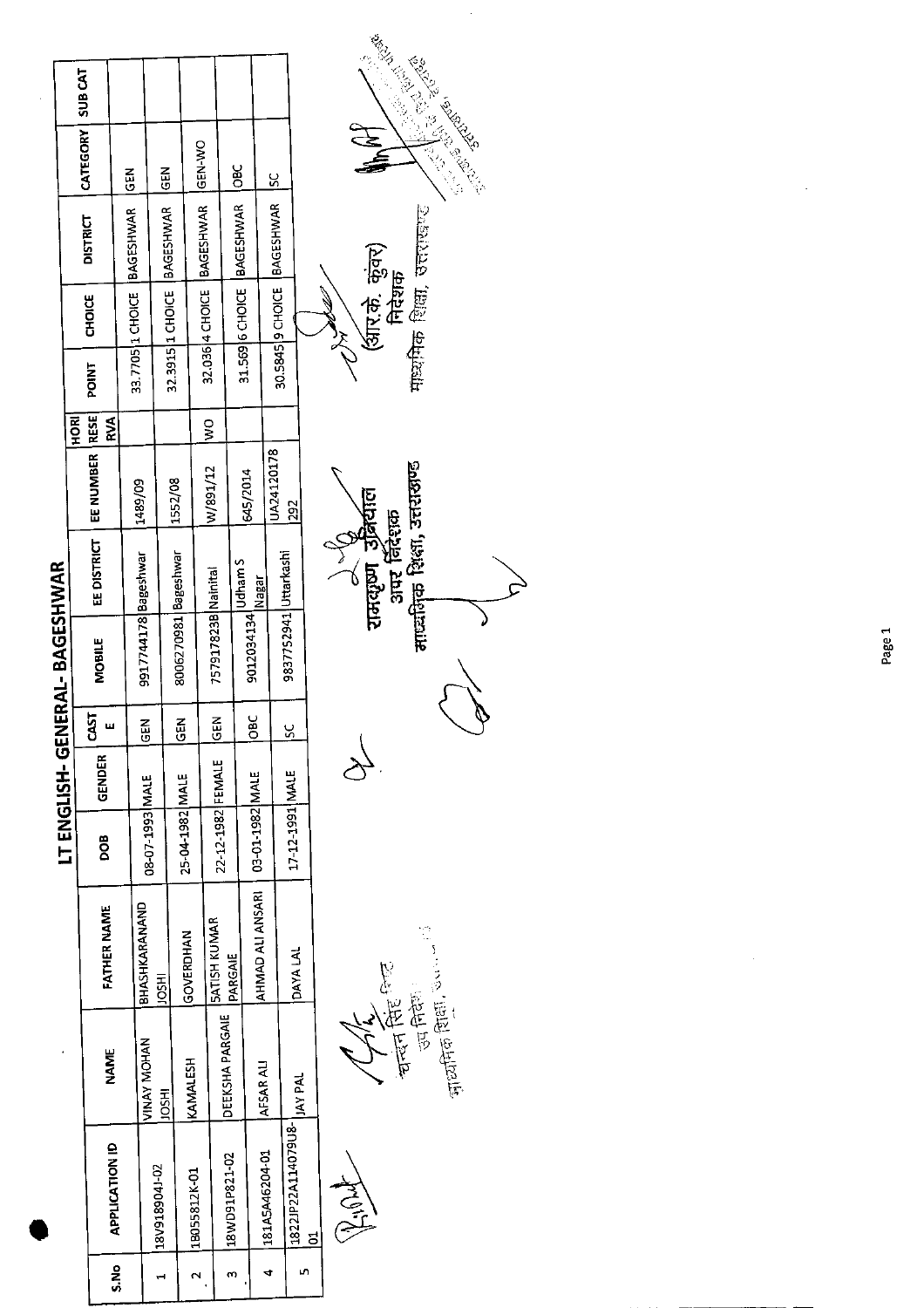|      |                                    |                     |                    |                   |               |             | GENERAL-CHAMOL     |             |            |                           |       |                            |                 |                 |                |
|------|------------------------------------|---------------------|--------------------|-------------------|---------------|-------------|--------------------|-------------|------------|---------------------------|-------|----------------------------|-----------------|-----------------|----------------|
|      |                                    |                     |                    |                   | LT ENGLISH-   |             |                    |             |            | <b>HORI</b>               |       |                            |                 | <b>CATEGORY</b> | <b>SUB CAT</b> |
|      |                                    | <b>NAME</b>         | <b>FATHER NAME</b> | DOB               | <b>GENDER</b> | CAST        | <b>MOBILE</b>      | EE DISTRICT | EE NUMBER  | <b>RESE</b><br><b>RVA</b> | POINT | <b>CHOICE</b>              | <b>DISTRICT</b> |                 |                |
| S.No | <b>APPLICATION ID</b>              |                     |                    |                   |               |             |                    |             | JA0312008p |                           |       | 32.749 1 CHOICE CHAMOL     |                 | <b>GEN</b>      |                |
|      | 183018AG50U0pPh42-JPRADEEP CHANDRA |                     | GUNANAND GAUR      | 14-10-1990 MALE   |               | <b>IGEN</b> | 7500897133 Chamoli |             | 145        | ಕ                         |       |                            |                 |                 |                |
|      | ದ                                  | <b>GAUR</b>         |                    |                   |               |             |                    |             | W2091/012  | $\frac{1}{2}$             |       | 32.537   1 CHOICE          | <b>CHAMOLI</b>  | GEN-WO          |                |
|      | 1801W92A210-03                     | <b>ARTI KIMOTHI</b> | <b>ADITYA RAM</b>  | 10-02-1985 FEMALE |               | <b>A3D</b>  | 9760242622 Chamoli |             |            |                           |       |                            |                 |                 |                |
|      |                                    |                     | <b>MAITHAN!</b>    |                   |               | <b>GEN</b>  | 7895586189 Chamoli |             | UA03120186 | $rac{1}{2}$               |       | 32.2295 2 CHOICE CHAMOL    |                 | <b>GEN-WO</b>   |                |
|      | 1831208207MU8A16-                  | MANISHA BISHT       | KRIPAL SINGH       | 15-07-1993 FEMALE |               |             |                    |             | 827        |                           |       |                            |                 |                 |                |
|      | g                                  |                     |                    |                   |               | <b>ADD</b>  | 7500040719 Chamoli |             | 2284/013   |                           |       | 32.0645 1 CHOICE CHAMOLI   |                 | $rac{2}{5}$     |                |
|      | 180P32P8241-04                     | PRAMOD PRASAD       | IMAHESHA NAND      | 03-07-1988 MALE   |               |             |                    |             |            |                           |       |                            |                 |                 |                |
|      |                                    |                     |                    |                   |               | <b>N3D</b>  | 9627069325 Chamol  |             | w-4875/14  | $\frac{8}{5}$             |       | 31.8815 1 CHOICE CHAMOL    |                 | GEN-WO          |                |
|      | 18784-814w5-04                     | <b>BEENA</b>        | PREM SINGH         | 13-06-1989 FEMALE |               |             |                    |             |            |                           |       |                            |                 | <b>Dac</b>      |                |
|      |                                    |                     | BIJENDRA SINGH     |                   |               |             | 8433460131 Tehri   |             | 2324/013   |                           |       | 31.7095 6 CHOICE CHAMOL    |                 |                 |                |
| ဖ    | 185314R3202-01                     | SARDAR SINGH        | RAWAT              | 01-01-1986 MALE   |               | DBC         |                    |             |            |                           |       |                            |                 |                 |                |
|      |                                    | RAWAT               |                    |                   |               |             |                    |             | UA03120185 |                           |       | 31.0315  1 CHOICE  CHAMOLI |                 | X               |                |
|      | 180180S1536A11CU2-                 | SUSHIL CHANDRA      | RAGHUBEER LAL      | 05-04-1990 MALE   |               | <u>يي</u>   | 8126909477 Chamoli |             | 116        |                           |       |                            |                 |                 |                |
|      | <u>ទ</u>                           |                     |                    |                   |               |             | $\epsilon$         | C           |            |                           |       |                            |                 |                 |                |

有事

चन्दनसिंह शिल<br>एत निर्णय

287992 日花 3起前長

रामदृष्णे उँद्रियाल<br>अपर विंशक<br>मार्च्यानक शिक्षा, उत्तराखण्ड 1) cg  $\mathbb{Z}$ 





Page 1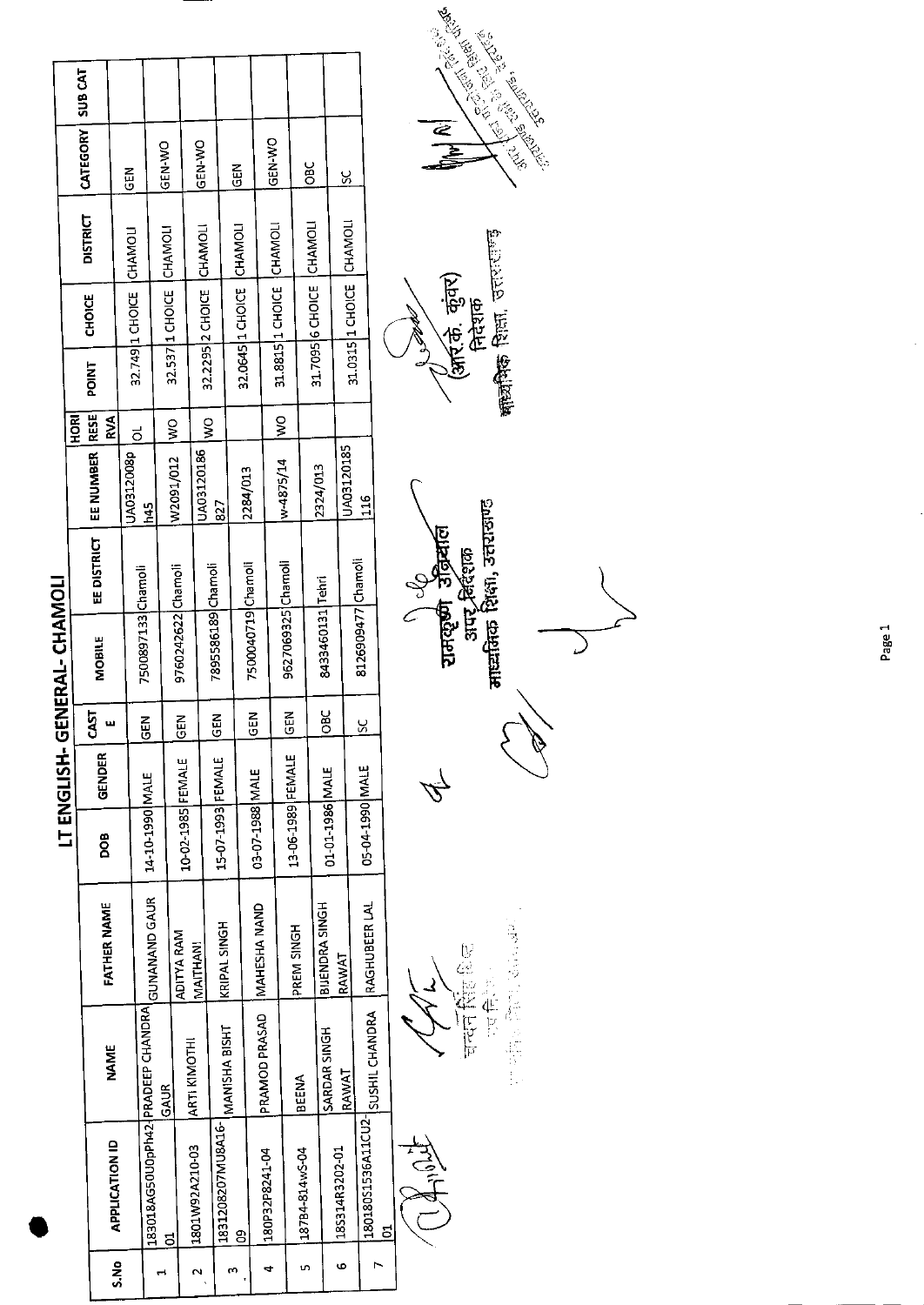|      |                    |                     |                                   |                      |               |            | LT ENGLISH- GENERAL- CHAMPAWAT |                                 |                                |             |              |               |                                    |                                                 |  |
|------|--------------------|---------------------|-----------------------------------|----------------------|---------------|------------|--------------------------------|---------------------------------|--------------------------------|-------------|--------------|---------------|------------------------------------|-------------------------------------------------|--|
|      |                    |                     |                                   |                      |               |            |                                |                                 |                                | <b>HORI</b> |              |               |                                    |                                                 |  |
|      |                    |                     |                                   |                      |               | 5LST       |                                |                                 | EE DISTRICT   EE NUMBER   RESE |             | <b>PDINT</b> | <b>CHOICE</b> | <b>DISTRICT</b>                    | CATEGORY   SUB CAT                              |  |
|      |                    | <b>NAME</b>         | FATHER NAME                       | BOG                  | <b>GENDER</b> |            | <b>MOBILE</b>                  |                                 |                                | RVA         |              |               |                                    |                                                 |  |
| s.No | APPLICATION ID     |                     |                                   |                      |               |            |                                |                                 |                                |             |              |               | 33.1615 1 CHOICE CHAMPAWAT GEN     |                                                 |  |
|      |                    |                     |                                   |                      |               | ច្ឆ        |                                | 9760214094 Champawat   521/2010 |                                |             |              |               |                                    |                                                 |  |
|      | 182012055B1-01     | <b>ISUNIL KUMAR</b> | CHURAMANI BHATT   01-04-1985 MALE |                      |               |            |                                |                                 |                                |             |              |               |                                    |                                                 |  |
|      |                    | <b>IEHKLL</b>       |                                   |                      |               |            |                                |                                 | UA04220183                     | $rac{1}{2}$ |              |               | 33.0255 11 CHOICE CHAMPAWAT GEN-WO |                                                 |  |
|      | 1812A00J4NU858342- |                     | DEEP PRAKASH                      | 01-07-1992 FEMALE    |               | <b>N3D</b> | 7417807988 Champawat           |                                 | 458                            |             |              |               |                                    |                                                 |  |
|      |                    | NEHA JOSHI          | <b>IDSHI</b>                      |                      |               |            | 8279749733 Udham S             |                                 | UA23120185                     | ş           |              |               | 31.316 2 CHOICE CHAMPAWAT SC-WO    |                                                 |  |
|      | g                  |                     |                                   | 30-06-1988 FEMALE SC |               |            |                                |                                 | 934                            |             |              |               |                                    |                                                 |  |
|      | 18509432U312A158-  | SUMAN               | RAMAUTAR                          |                      |               |            |                                | Nagar                           |                                |             |              |               |                                    |                                                 |  |
|      | <u>క</u>           |                     |                                   |                      |               |            |                                |                                 |                                |             |              |               |                                    |                                                 |  |
|      |                    |                     |                                   |                      |               |            |                                |                                 |                                |             |              |               |                                    |                                                 |  |
|      | 白色                 |                     |                                   |                      |               |            |                                | न्न्यन्तपा उतिदास <b>।</b>      |                                |             |              |               |                                    |                                                 |  |
|      |                    |                     |                                   |                      |               |            |                                |                                 |                                |             |              |               |                                    | $\begin{array}{ccc} 1 & 1 \\ 1 & 1 \end{array}$ |  |

 $\frac{1}{2} \frac{1}{2} \frac{1}{2} \frac{1}{2} \frac{1}{2} \frac{1}{2} \frac{1}{2} \frac{1}{2} \frac{1}{2} \frac{1}{2} \frac{1}{2} \frac{1}{2} \frac{1}{2} \frac{1}{2} \frac{1}{2} \frac{1}{2} \frac{1}{2} \frac{1}{2} \frac{1}{2} \frac{1}{2} \frac{1}{2} \frac{1}{2} \frac{1}{2} \frac{1}{2} \frac{1}{2} \frac{1}{2} \frac{1}{2} \frac{1}{2} \frac{1}{2} \frac{1}{2} \frac{1}{2} \frac{$  $\begin{picture}(22,14) \put(0,0){\line(1,0){15}} \put(15,0){\line(1,0){15}} \put(15,0){\line(1,0){15}} \put(15,0){\line(1,0){15}} \put(15,0){\line(1,0){15}} \put(15,0){\line(1,0){15}} \put(15,0){\line(1,0){15}} \put(15,0){\line(1,0){15}} \put(15,0){\line(1,0){15}} \put(15,0){\line(1,0){15}} \put(15,0){\line(1,0){15}} \put(15,0){\line(1$ 

 $\mathcal{C}$ 

्रे V<br>रामकृष्ण उत्तिर्प्रास्त*ि*<br>आर निर्देशक<br>नाव्यतिर्के शिक्षा, उत्तरासण्ड





 $\hat{\boldsymbol{\beta}}$ 

 $\hat{\boldsymbol{\theta}}$  $\overline{\phantom{a}}$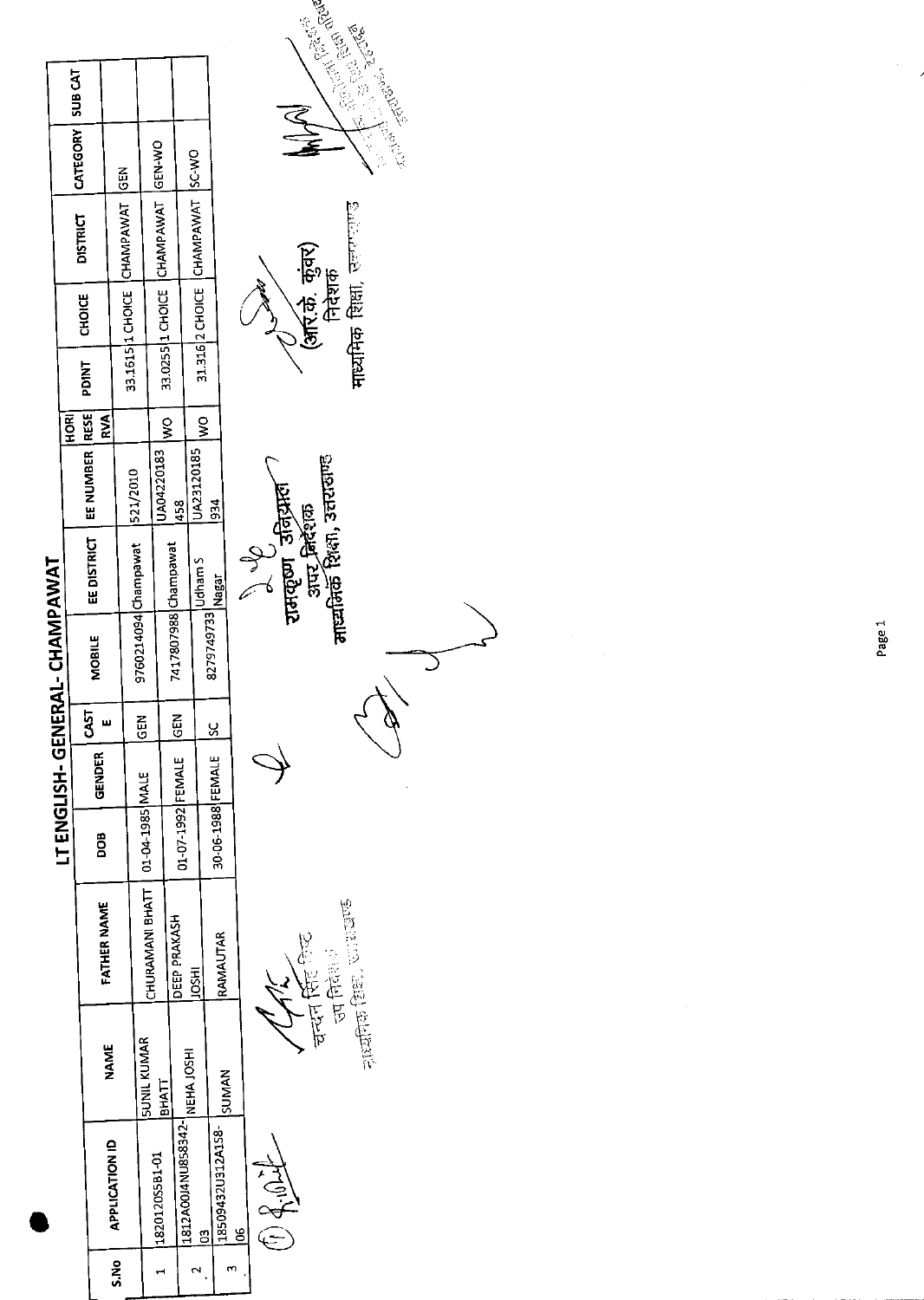| I<br>ì |
|--------|
|        |
| l<br>r |

| o<br>S.N | APPLICATION ID                  | <b>NAME</b>                | FATHER NAME                  | 80a               | <b>GENDER</b> | CAST        | <b>MOBILE</b>         | EE DISTRICT   EE NUMBER   RESE | HORI<br><b>RVA</b> | <b>POINT</b> | <b>CHOICE</b> | <b>DISTRICT</b>           | CATEGORY SUB CAT |  |
|----------|---------------------------------|----------------------------|------------------------------|-------------------|---------------|-------------|-----------------------|--------------------------------|--------------------|--------------|---------------|---------------------------|------------------|--|
|          | 18R03122J478-01                 | <b>ROMA JAIN</b>           | SURENDRA KUMAR<br><b>MIA</b> | 01-07-1979 FEMALE |               | <b>KEN</b>  | 9411193328 Dehradun   | 8273/2014                      | IWO -              |              |               | 33.9105 1 CHOICE DEHRADUN | <b>ON-N3D</b>    |  |
|          |                                 |                            |                              |                   |               |             |                       |                                |                    |              |               |                           |                  |  |
|          | 180041C9852-01                  | CHANCHAL SINGH GULAB SINGH |                              | 10-02-1990 MALE   |               | $rac{2}{5}$ | 9997809627 Dehradun   | 28009/14                       |                    |              |               | 32.179 1 CHOICE DEHRADUN  | $\frac{5}{6}$    |  |
|          |                                 |                            |                              |                   |               |             |                       |                                |                    |              |               |                           |                  |  |
|          | 182114ULB2041A016- BIRENDRA LAL |                            | <b>JIPURI LAL</b>            | 04-08-1981 MALE   |               | <u>s</u>    | 8126675519 Uttarkashi | UA24120106                     |                    |              |               | 30.7855 2 CHOICE DEHRADUN | <u>ي</u>         |  |
|          |                                 |                            |                              |                   |               |             |                       | $\frac{1}{4}$                  |                    |              |               |                           |                  |  |
|          |                                 |                            |                              |                   |               |             |                       |                                |                    |              |               |                           |                  |  |

Sige

चन्दन सिंह ि\*ट<br>उप निरंकाः<br><sub>पाध्यपिक</sub> ग्रिक्षा ज्यमेसल्व

 $\mathbb{Q}$ 

 $\frac{d}{dx}$  and  $\frac{d}{dx}$  and  $\frac{d}{dx}$  factors and  $\frac{d}{dx}$  factors and  $\frac{d}{dx}$  factors and  $\frac{d}{dx}$  and  $\frac{d}{dx}$  and  $\frac{d}{dx}$  and  $\frac{d}{dx}$  and  $\frac{d}{dx}$  and  $\frac{d}{dx}$  and  $\frac{d}{dx}$  and  $\frac{d}{dx}$  and  $\frac{d}{dx}$  and





Page 1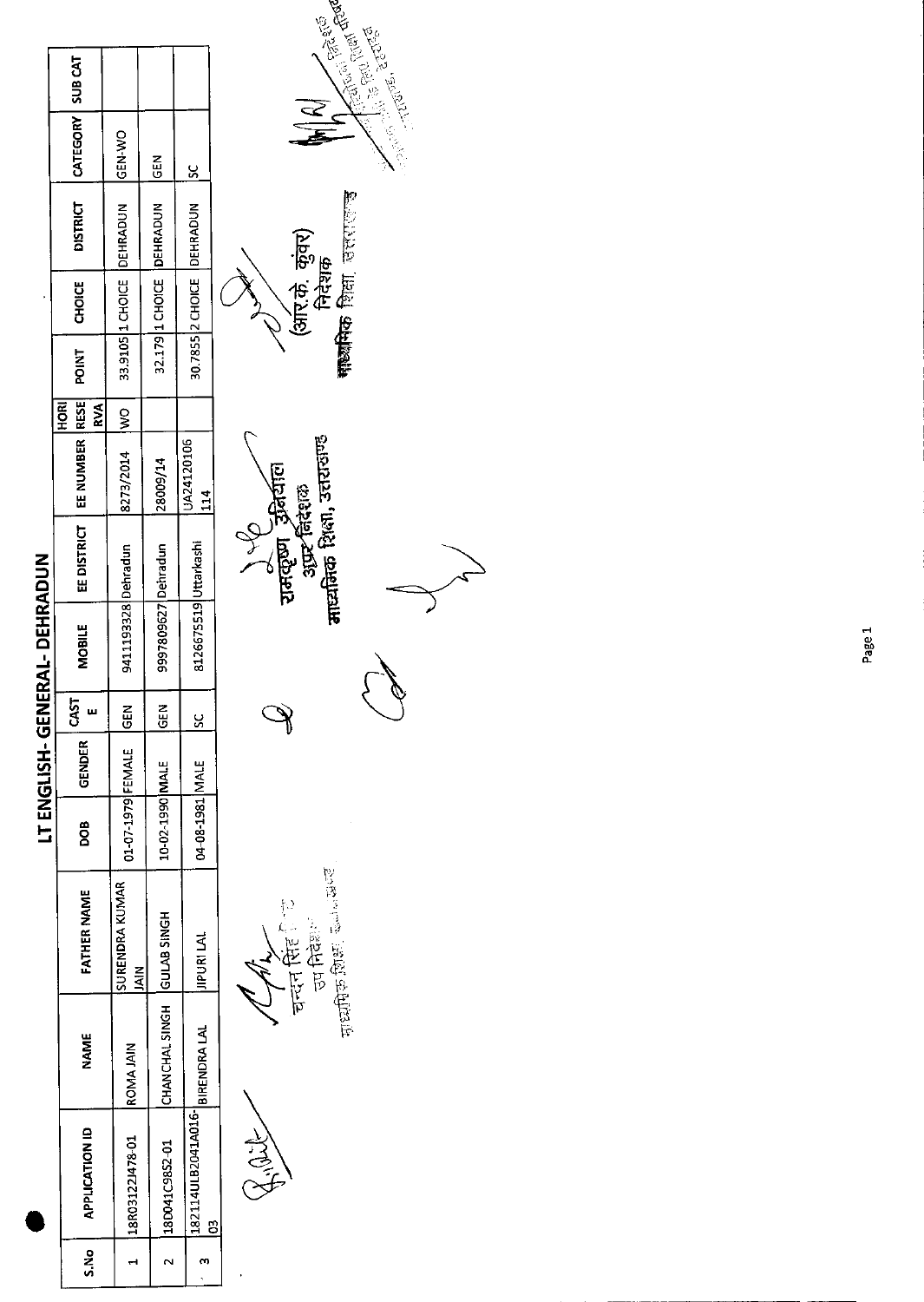| I      |
|--------|
|        |
|        |
|        |
| ı      |
| ı      |
|        |
|        |
|        |
|        |
| ı      |
|        |
| ſ      |
| ı      |
|        |
| Í      |
|        |
|        |
| I      |
|        |
|        |
| ŗ<br>l |

|       |                   |                |                    |                   | LT ENGLISH- |                  | GENERAL-HARIDWAK      |                                |            |                  |       |               |                               |                    |  |
|-------|-------------------|----------------|--------------------|-------------------|-------------|------------------|-----------------------|--------------------------------|------------|------------------|-------|---------------|-------------------------------|--------------------|--|
|       |                   |                |                    |                   |             |                  |                       |                                |            | 홍                |       |               |                               | CATEGORY   SUB CAT |  |
|       |                   | NAME           | <b>FATHER NAME</b> | 8<br>D            | GENDER      | CAST             | <b>MOBILE</b>         | EE DISTRICT   EE NUMBER   RESE |            | RVA              | POINT | <b>CHOICE</b> | <b>DISTRICT</b>               |                    |  |
| S.N.O | APPLICATION ID    |                |                    |                   |             |                  |                       |                                |            |                  |       |               |                               | <b>IGEN-WO</b>     |  |
|       |                   |                | SUBHASH CHANDRA    |                   |             | <b>M30</b>       | 7060734659 Haridwar   |                                | 1285/10    |                  |       |               | 33.8155 1 CHOICE   HARIDWAR   |                    |  |
|       | 1  18520V811G-02  | VANDANA GUSAIN | <b>SINGH</b>       | 08-06-1984 FEMALE |             |                  |                       |                                |            |                  |       |               |                               | GEN-OBC-           |  |
|       |                   |                |                    |                   |             |                  |                       |                                | W-2861/13  | $ w_0 $          |       |               | 33.5985   1 CHOICE   HARIDWAR | g                  |  |
|       |                   |                | BEER SINGH         | 05-11-1988 FEMALE |             | $\frac{6}{5}$    | 9927181597 Haridwar   |                                |            |                  |       |               |                               |                    |  |
|       | 1821W6D31-8-02    | DEEPA          |                    |                   |             |                  |                       |                                | 1A24120187 | IWO <sub>1</sub> |       |               | 31.8185 4 CHOICE HARIDWAR     | $\frac{6}{5}$      |  |
|       | 18823715DU02140A- |                | RAJENDRA SINGH     | 15 01-1993 FEMALE |             | $rac{c}{\sigma}$ | 7409266239 Uttarkashi |                                | 505        |                  |       |               |                               |                    |  |
|       |                   | DEEPIKA        |                    |                   |             |                  |                       |                                |            |                  |       |               |                               | $\overline{5}$     |  |
|       | č                 |                |                    |                   |             |                  | 8909743081 Haridwar   |                                | \$986/12   |                  |       |               | 31.1175 1 CHOICE HARIDWAR     |                    |  |
|       | 1185P6K2981-02    | KUNWAR AMIT    | <b>ISANARINOV</b>  | 14-02-1985 MALE   |             | <u>s</u>         |                       |                                |            |                  |       |               |                               |                    |  |
|       |                   | PRAKASH        |                    |                   |             |                  |                       |                                |            |                  |       |               |                               |                    |  |
|       |                   |                |                    |                   |             |                  |                       |                                |            |                  |       |               |                               |                    |  |

 $\label{eq:3.1} \frac{1}{\sqrt{2\pi}}\, \frac{1}{\sqrt{2\pi}}\, \frac{1}{\sqrt{2\pi}}\, \frac{1}{\sqrt{2\pi}}\, \frac{1}{\sqrt{2\pi}}\, \frac{1}{\sqrt{2\pi}}\, \frac{1}{\sqrt{2\pi}}\, \frac{1}{\sqrt{2\pi}}\, \frac{1}{\sqrt{2\pi}}\, \frac{1}{\sqrt{2\pi}}\, \frac{1}{\sqrt{2\pi}}\, \frac{1}{\sqrt{2\pi}}\, \frac{1}{\sqrt{2\pi}}\, \frac{1}{\sqrt{2\pi}}\, \frac{1}{\sqrt{2\pi}}\, \$ نسم

, चिन्दन सिद्धि<br>ज ्हराय

्री परि<br>रामकूण उन्ध्रियाला<br>आय-निर्दशक<br>माध्यमिक शिक्षा, उत्तराखण्ड  $\overleftrightarrow{ }$ 

माध्यमिक शिक्षा, उत्तराखण्ड ⁄ ५)<br>(आर.क. कुंवर)<br>निदेशक



 $\hat{\mathcal{A}}$ 

 $\overline{\phantom{a}}$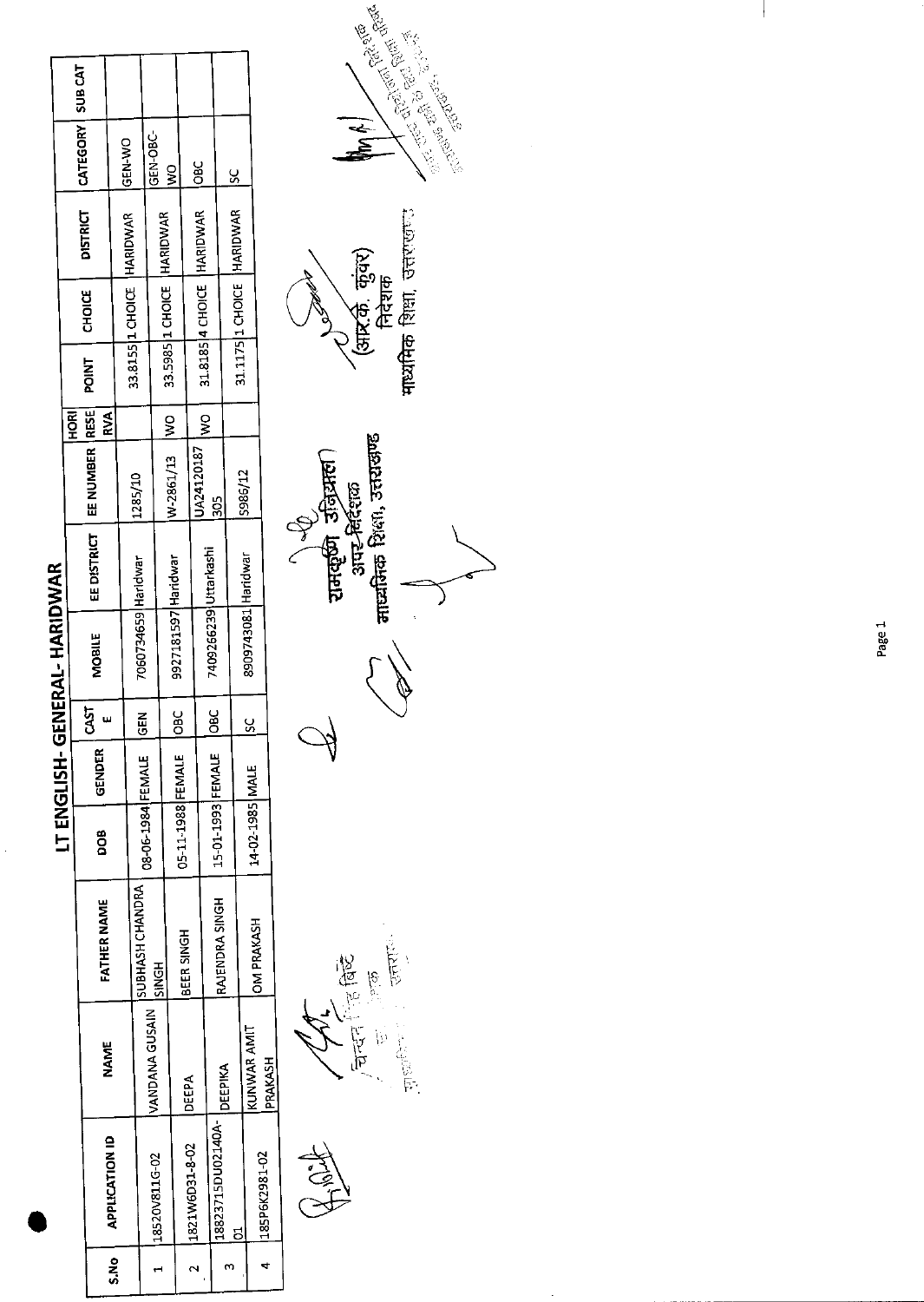|      |                                                    |              |                                    |                   | LT ENGLISH-   |               | <b>GENERAL-NAITAL</b> |                               |                   |                          |             |                           |                 |                    |  |
|------|----------------------------------------------------|--------------|------------------------------------|-------------------|---------------|---------------|-----------------------|-------------------------------|-------------------|--------------------------|-------------|---------------------------|-----------------|--------------------|--|
| S.No | <b>APPLICATION ID</b>                              | <b>NAME</b>  | <b>FATHER NAME</b>                 | DOB               | <b>GENDER</b> | 5ST           | <b>MOBILE</b>         | EE DISTRICT   EE NUMBER  RESE |                   | <b>TES</b><br><b>RVA</b> | <b>NID4</b> | <b>CHOICE</b>             | <b>DISTRICT</b> | CATEGORY   SUB CAT |  |
|      | 18250U1HS10003A10-HARISH SINGH<br>8                | <b>SHAHI</b> | PREM SINGH SHAHI   05-06-1988 MALE |                   |               | <u>ក្ដ</u>    | 9410120195 Almora     |                               | JA01120103<br>gog |                          |             | 32.219 4 CHOICE NAINITAL  |                 | <b>ABD</b>         |  |
|      | 2  18L12362W-01                                    | LEELA        | DUNGAR SINGH                       | 14-06-1991 FEMALE |               | $\frac{2}{3}$ | 8859555239 Nainital   |                               | W/263/12          | $\frac{8}{3}$            |             | 32.037 I CHOICE NAINITAL  |                 | ON ALLO            |  |
|      | 1830W8115271-010 SAROJ                             |              | JMESH CHAND<br>MAURYA              | 20-01-1992 FEMALE |               | ្ត<br>ក       | 8449954152 Nainital   |                               | W/1718/201        | $\frac{1}{2}$            |             | 31.7685 1 CHOICE NAINITAL |                 | OBC-WO             |  |
|      | 1231MW2A44808-01   MUNI DEVI ARYA   GULAB RAM ARYA |              |                                    | 14-01-1989 FEMALE |               | Ç             | 9411544562 Nainital   |                               | W/488/2014 WO     |                          |             | 31.5685 1 CHOICE NAINITAL |                 | SC-WO              |  |

Justice Ran, Norweg 音位下 चन्दन नि

्रे V<br>दामदृष्ण उजियाल<br>आस्-विदेशक<br>ताध्यक्तिक शिक्षा, उत्तराखण्ड  $\circ$ D

**WILLIAMS**  $\frac{1}{\frac{1}{2}}$  $\frac{1}{\sqrt{2}}$ मार्यामिक शिक्षा, उत्तरण्डाण्ड ´⁄आर.के. कुंवर)<br>सिरेशक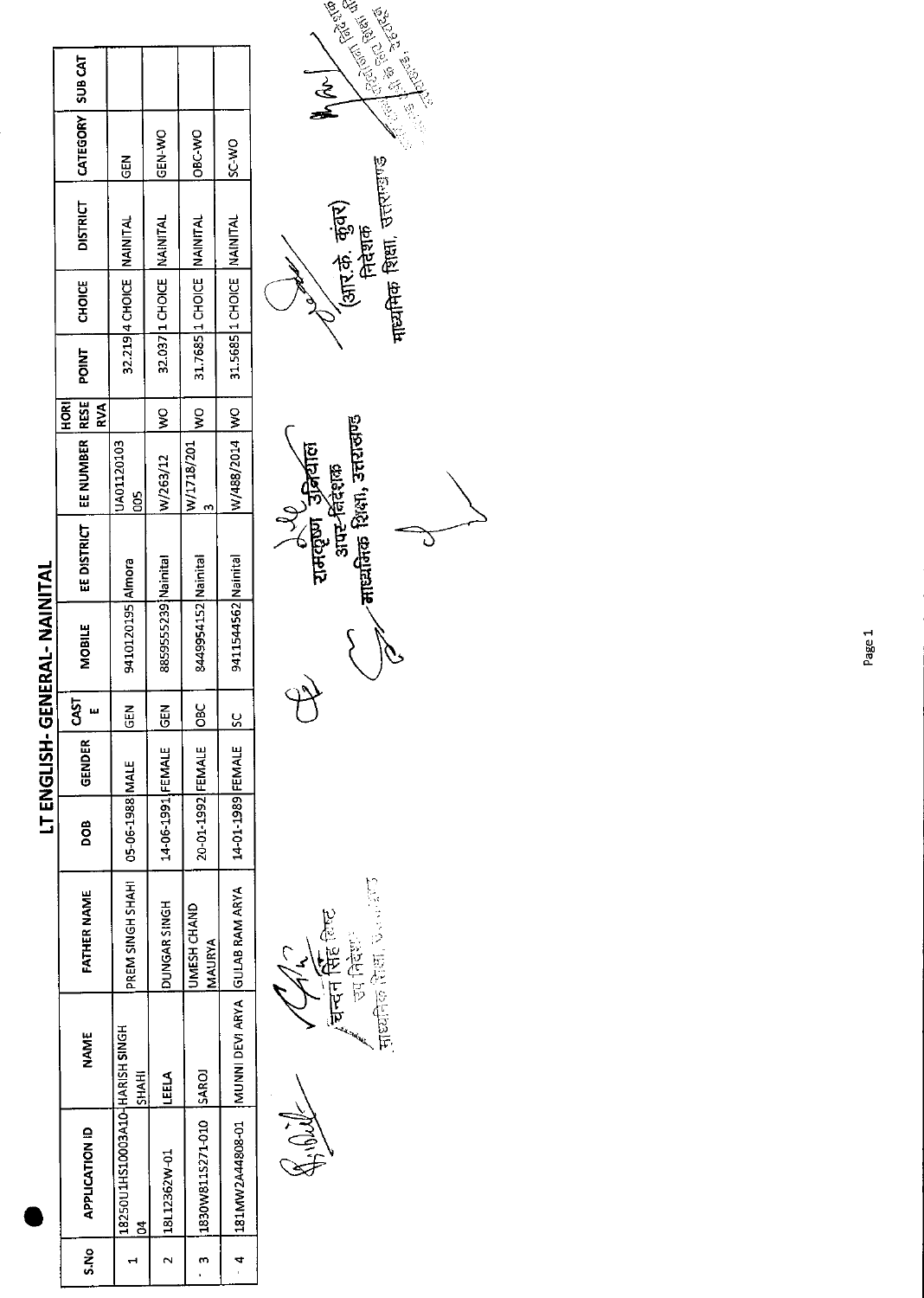|               |                           |                              |                                 |                                  |                         |                             |                           |                                   |                                     |                                    |                         |                     |                         |                             |                            | Control Marian                                                  |
|---------------|---------------------------|------------------------------|---------------------------------|----------------------------------|-------------------------|-----------------------------|---------------------------|-----------------------------------|-------------------------------------|------------------------------------|-------------------------|---------------------|-------------------------|-----------------------------|----------------------------|-----------------------------------------------------------------|
|               | <b>SUBCAT</b>             |                              |                                 |                                  |                         |                             |                           |                                   |                                     |                                    |                         |                     |                         |                             |                            | <b>Contractor Report</b>                                        |
|               | CATEGORY                  | GEN-WO                       | <b>GEN-WO</b>                   | GEN-OBC-<br>$\tilde{\mathbf{z}}$ | GEN-WO                  | GEN-WO                      | GEN-WO                    | GEN-OBC                           | GEN-OBC                             | OBC-WO                             | OBC WO                  | ST-WO               | SC                      | ႘                           | SC-WO                      |                                                                 |
|               | <b>DISTRICT</b>           | PAURI                        | PAURI                           | PAURI                            | PAURI                   | PAURI                       | PAURI                     | PAURI                             | PAURI                               | PAURI                              | PAURI                   | PAURI               | PAURI                   | PAURI                       | PAURI                      | <b>माध्यमिक शिक्षा, उत्तराज्</b> त<br>(बीर.के. कुंवर)<br>निदेशक |
|               | <b>CHOICE</b>             | 1 CHOICE                     |                                 |                                  |                         |                             |                           | 4 CHOICE                          |                                     |                                    | 3 CHOICE                |                     |                         | 2 CHOICE                    |                            |                                                                 |
|               | POINT                     | 32.515                       | 32.478 1 CHOICE                 | 32.386 1 CHOICE                  | 32.2795 1 CHOICE        | 32.078 1 CHOICE             | 32.0005 2 CHOICE          | 31.9135                           | 31.878 3 CHOICE                     | 31.7785 3 CHOICE                   | 31.73                   | 31.426 5 CHOICE     | 30.9265 3 CHOICE        | 30.7865                     | 30.2965 5 CHOICE           |                                                                 |
|               | RESE<br><b>ROH</b><br>RVA |                              | $\frac{1}{2}$                   | ş                                | δX                      | Ş                           | $\mathsf{S}^{\mathsf{O}}$ |                                   |                                     | $\mathsf{S}$                       | $\frac{1}{2}$           | ΟW                  |                         |                             | Ş                          |                                                                 |
|               | EE NUMBER                 | W-1500/08                    | M-1030/08                       | 6978/012                         | UA15220186<br>521       | UA15220187<br>302           | W-160/04                  | UA24120177<br>493                 | UA24120128<br>က္က                   | UA2112015T<br>879                  | UA24120186<br>904       | 2241/2014           | UA03120159<br>449       | UA15320188<br>4             | UA2412012W<br>171          |                                                                 |
|               | EE DISTRICT               |                              |                                 |                                  |                         |                             |                           |                                   |                                     |                                    |                         |                     |                         |                             |                            | माध्यमिक शिक्षा, उत्तरासृष्ट<br>रामरहर्ष्ण अनियाल<br>अपर जिदेशक |
| ENERAL-PAUR   | <b>MOBILE</b>             | 8126316027 Pauri             | 9457651217 Pauri                | 9760130809 Haridwar              | 9917556475 Pauri        | 8979618136 Pauri            | 9897995565 Tehri          | 9410966656 Uttarkashi             | 9410521339 Uttarkashi               | 9675795231 Tehri                   | 9997610048 Uttarkashi   | 7895215873 Dehradun | 9927979127 Chamoli      | 9557010114 Pauri            | 9927759364 Uttarkashi      |                                                                 |
|               | CAST<br>ш                 | M35                          | <b>GEN</b>                      | SС<br>Ов                         | <b>GEN</b>              | $\frac{2}{5}$               | M30                       | <b>OBC</b>                        | <b>DBC</b>                          | OBC                                | <b>DBC</b>              | ょ                   | <b>SC</b>               | ပ္တ                         | X                          |                                                                 |
| LT ENGLISH-GI | <b>GENDER</b>             |                              |                                 |                                  |                         |                             |                           |                                   |                                     |                                    |                         |                     |                         |                             |                            |                                                                 |
|               | <b>goo</b>                | 05-07-1984 FEMALE            | 13-06-1988 FEMALE               | 25-02-1986 FEMALE                | 10-11-1990 FEMALE       | 15-04-1984 FEMALE           | 04-07-1984 FEMALE         | 08-05-1992 MALE                   | 04-10-1989 MALE                     | 04-08-1992 FEMALE                  | 16-03-1992 FEMALE       | 28-08-1992 FEMALE   | 27-09-1992 MALE         | 05-06-1985 MALE             | 06-03-1988 FEMALE          |                                                                 |
|               | FATHER NAME               | BHASKARA NAND<br><b>HOMA</b> | SHAKTI PRASAD<br><b>DEVRANI</b> | VIRENDRA SINGH                   | <b>JASPAL RANA</b>      | DEEN DAYAL<br>DWIVEDI       | RAMESH CHANDRA<br>RATURI  | NARENDRA SINGH                    |                                     | VIJENDRA PRASAD<br><b>NAUTIYAL</b> | BARFIYA RAM<br>SEMWAL   | SHYAM DUTT JOSHI    | PREM RAM                | KHEM SINGH                  | DAYA LAL BANTWAN           | 2000年5月<br>h)<br>.<br>ţņ<br>r<br>P                              |
|               | <b>NAME</b>               | PRIYANKA                     | PRABHA DEVRANI                  | RUBY RANI                        | <b>ANJALI RANA</b>      | NEETI DWIVEDI               | <b>SARITA</b>             | <b>MANOJ</b>                      | BHUPENDRA SINGH SAKAL SINGH         | KM SUNITA                          | ANJANA SEMWAL           | MANISHA JOSHI       | CHANDRA<br>PRAKASH      | <b>HOMOHAN SINGH</b>        | KAVITA BANTWAN             | ्<br>पुष्टा                                                     |
|               | <b>APPLICATION ID</b>     | 1800P-W1805-02               | 18M-DP300810-01                 | 18R160R7892-04                   | 18A2015A22191RU86-<br>ā | 1800U5817312A22D<br>$N-0.3$ | 181WS-6040-02             | 189U21M307744A12-<br><sub>5</sub> | 1832B011S42AU825-<br>$\overline{5}$ | 189K18AT75U02112-<br>E,            | 182142A1A40SU9680-<br>5 | 18M2J4140221-01     | 189320P49154CA0U1-<br>ដ | 1851J0A3828U41-01           | 181224712A11K0BU<br>$W-03$ | Hill H                                                          |
|               | S.No                      | 4                            | $\mathbf{\mathsf{N}}$           | w                                | 4                       | m,                          | G                         | r.                                | $\infty$                            | o,                                 | $\overline{\mathbf{u}}$ | $\mathbf{1}$        | $\mathbf{r}$            | $\boldsymbol{\mathfrak{a}}$ | $\mathbf{z}$               |                                                                 |

Page 1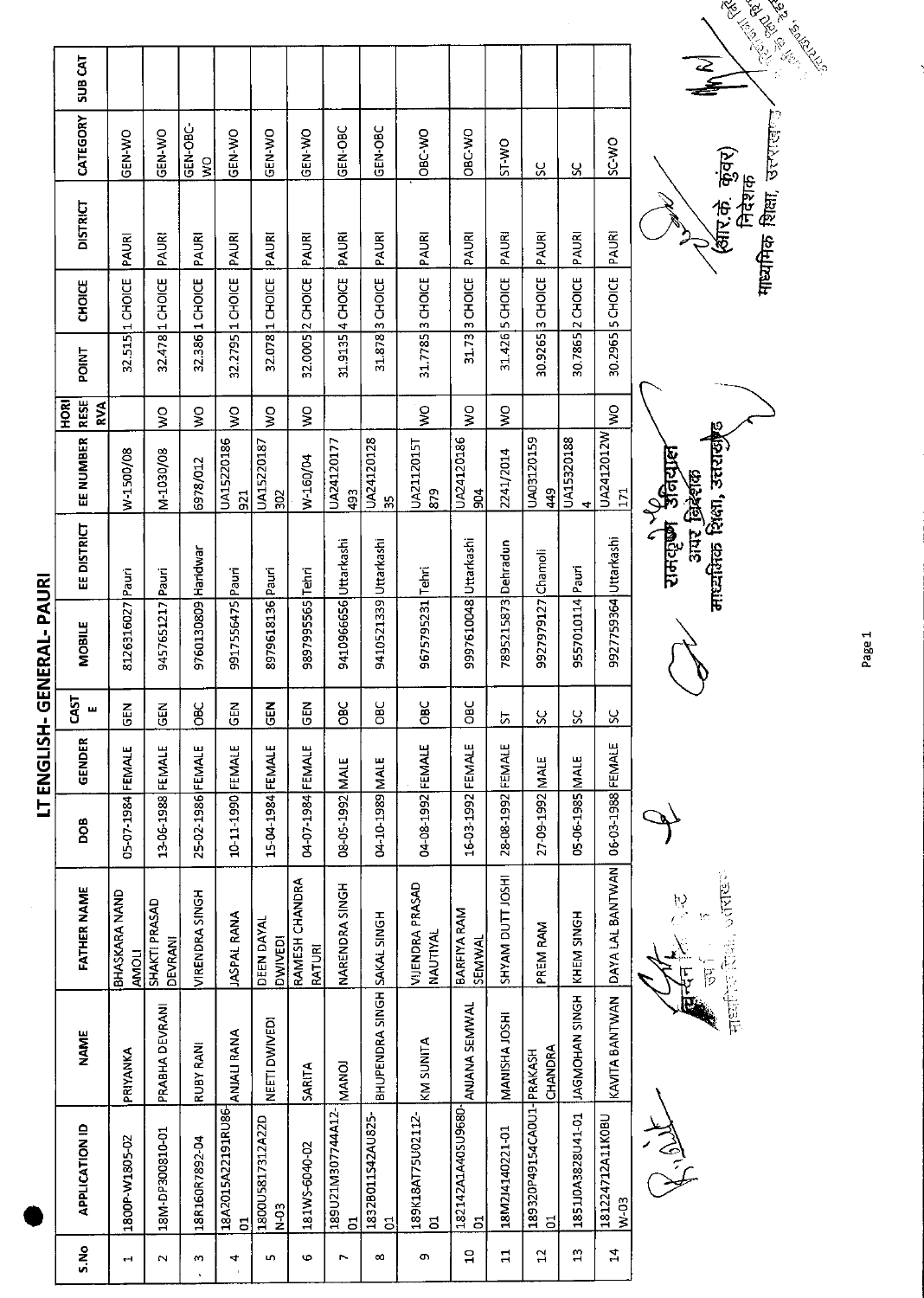|      |                                    |                          |                                |                   | <b>LI ENGISH-GEN</b> |               | <b>ERAL-PITHORAGARH</b> |                             |                     |                            |       |                  |                              |                |         |
|------|------------------------------------|--------------------------|--------------------------------|-------------------|----------------------|---------------|-------------------------|-----------------------------|---------------------|----------------------------|-------|------------------|------------------------------|----------------|---------|
| S.No | <b>APPLICATION ID</b>              | <b>NAME</b>              | <b>FATHER NAME</b>             | <b>BOD</b>        | <b>GENDER</b>        | CAST          | <b>MOBILE</b>           | EE DISTRICT                 | EE NUMBER           | <b>RESE</b><br>HORI<br>RVA | POINT | <b>CHOICE</b>    | <b>DISTRICT</b>              | CATEGORY       | SUB CAT |
| ᆏ    | 18TM23216R-01                      | REKHA TIWARI             | NANDA BALLABH<br>TIWARI        | 10-07-1984 FEMALE |                      | <b>N3D</b>    | 8126452709 Pithoragarh  |                             | M/622/13            |                            |       | 32.7715 1 CHOICE | PITHORAGARH                  | <b>ON-N-25</b> |         |
| N    | 1814280MA11KU713<br>$\frac{5}{10}$ | MANOHAR KANYAL           | PADAM SINGH<br>KANYAL          | 10-03-1984 MALE   |                      | <b>ABS</b>    | 9927780647 Pithoragarh  |                             | UA14120151<br>-82   |                            |       | 32.6055 1 CHOICE | PITHORAGARH                  | $\frac{5}{9}$  |         |
| m    | 1841W0D0O262-01                    | DEEPA OLI                | GANESH DATT OL                 | 14-06-1991 FEMALE |                      | <b>GEN</b>    | 9758555635 Champawat    |                             | W/406/2012          | $\frac{1}{2}$              |       | 31.9235 4 CHOICE | PITHORAGARH                  | GEN-WO         |         |
| 4    | 1882D58K80-01                      | KESHAV DATT              | PURNANAND                      | 05-07-1991 MALE   |                      | <b>NBD</b>    | 7055374575 Almora       |                             | 2858/08             |                            |       | 31.899 3 CHOICE  | PITHORAGARH                  | $rac{2}{5}$    |         |
| Lη,  | 188P235B11-01                      | BASANT BALLABH<br>PATHAK | <b>PURAN CHANDRA</b><br>PATHAK | 01-07-1990 MALE   |                      | $rac{5}{25}$  | 9456723935 Pithoragarh  |                             | 3518/12             |                            |       | 31.8465 1 CHOICE | PITHORAGARH                  | GEN            |         |
| ю    | 18S1A17K35122U2T0<br>71-02         | KM SMITA                 | DIGVIJAY YADAV                 | 08-11-1991 FEMALE |                      | <b>IGEN</b>   | 9917596179              | Udham <sub>S</sub><br>Nagar | UA2312017T<br>27115 | $\frac{1}{2}$              |       | 31.83 6 CHOICE   | PITHORAGARH                  | GEN-WO         |         |
| r    | 18A501414AU12620B-<br><u>៩</u>     | AMRITA BHATT             | LAXMI NARAYAN                  | 02-05-1988 FEMALE |                      | <b>OBC</b>    | 9458954791 Uttarkashi   |                             | UA24120106<br>451   | $\frac{1}{2}$              |       |                  | 31.554 12 CHOICE PITHORAGARH | OBC-WO         |         |
| ∞    | 18K023R1U0425A892<br>5             | <b>RAVI KUMAR</b>        | PREM RAM                       | 05-06-1991 MALE   |                      | $\frac{6}{5}$ | 9917855164 Champawat    |                             | UA04220158<br>923   |                            |       | 30.7225 4 CHOICE | PITHORAGARH                  | ပ္တ            |         |
| Q)   | 181520A2U3205P24-<br>ರ             | POONAM                   | LALATA PRASAO                  | 05-12-1988 FEMALE |                      | ပ္တ           | 8057186219 Udham S      | <b>Inagar</b>               | UA23220155<br>402   | ş                          |       | 30.5735 3 CHOICE | PITHORAGARH                  | <b>DIA-3S</b>  |         |
|      |                                    |                          | $\widetilde{\zeta}$            |                   |                      |               |                         | l                           |                     |                            |       |                  |                              |                |         |

CONFIDENCY

Fredrick Corporation ्चन्दन सिंह बिष्ट<br>बच्चन सिंह बिष्ट

 $\oint$ 

नार्ध्वतिक शिक्षा, उत्तराखण्ड' नदाष्ण उनिया<br>अपर चिदेशक ्कृष्ण<br>न

**Contract of the Contract of the Registration Contract of the Contract of the Contract of the Contract of the Contract of the Contract of the Contract of the Contract of the Contract of the Contract of the Contract of the**  $\mathbf{R}$ <sup>///</sup>(अरि.के. कुंवर)<br>निदेशक<br>मारगमिक जिल्ला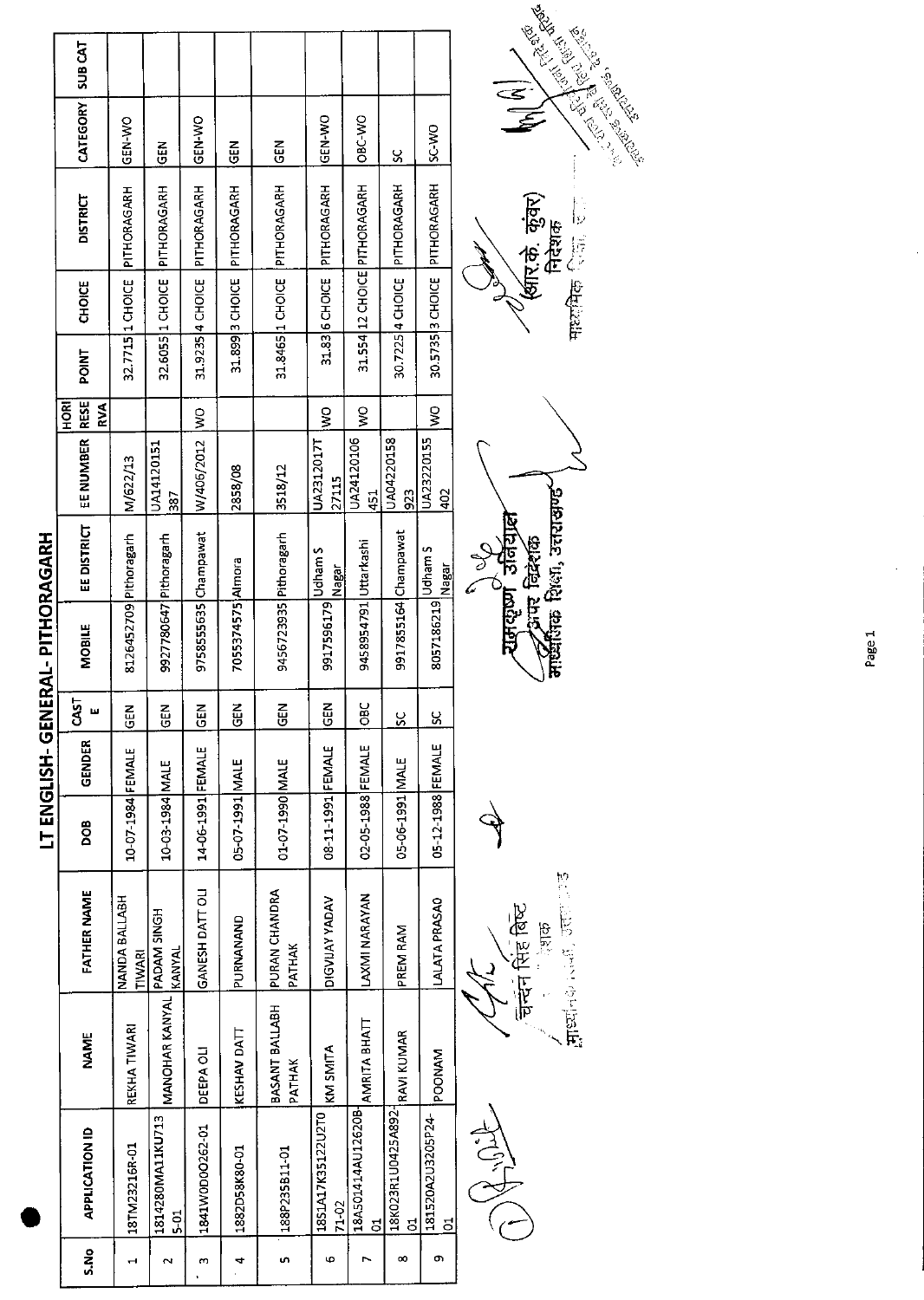|                  |                                   |                                    |                                 |                        |                        |                          |                         |                                           | LAND BY                                                                                                                                                                                                                                                |
|------------------|-----------------------------------|------------------------------------|---------------------------------|------------------------|------------------------|--------------------------|-------------------------|-------------------------------------------|--------------------------------------------------------------------------------------------------------------------------------------------------------------------------------------------------------------------------------------------------------|
|                  | SUB CAT                           |                                    |                                 |                        |                        |                          |                         |                                           | <b>Kanada Kanada Kanada Kanada Kanada Kanada Kanada Kanada Kanada Kanada Kanada Kanada Kanada Kanada Kanada Kana</b><br>Kanada Kanada Kanada Kanada Kanada Kanada Kanada Kanada Kanada Kanada Kanada Kanada Kanada Kanada Kanada Kanad<br>CONSCRIPTION |
|                  | CATEGORY                          | <b>GEN</b>                         | こ<br>こ                          | <b>GEN</b>             | <b>ON-N-20</b>         | GEN-WO                   | $\overline{\mathbf{s}}$ | <b>DBC</b>                                |                                                                                                                                                                                                                                                        |
|                  | <b>DISTRICT</b>                   | RUDRAPRAYAG                        | RUDRAPRAYAG                     | RUDRAPRAYAG            | RUDRAPRAYAG            | RUDRAPRAYAG              | <b>RUDRAPRAYAG</b>      | RUDRAPRAYAG                               | <b>माध्यमिक शिक्षा, उत्तरा</b> खान्ड<br>(आर.के. कुंवर)<br>निदेशक                                                                                                                                                                                       |
|                  | CHOICE                            | 33.296 1 CHOICE                    | 32.9325 1 CHOICE                | 32.2105 1 CHOICE       | 31.9255 1 CHOICE       | 31.7835 4 CHOICE         | 31.7315   1 CHOICE      | 31.6115 6 CHOICE                          |                                                                                                                                                                                                                                                        |
|                  | POINT                             |                                    |                                 |                        |                        |                          |                         |                                           |                                                                                                                                                                                                                                                        |
|                  | <b>RESE</b><br><b>HORI</b><br>RVA |                                    |                                 |                        | Š                      | Š                        |                         |                                           |                                                                                                                                                                                                                                                        |
|                  | EE NUMBER                         | JA19120183<br>751                  | rudm2726/12                     | 697/08                 | UA19120183<br>639      | UA15220142<br><b>251</b> | UA19120184<br>499       | UA24120128<br>$\frac{8}{5}$               |                                                                                                                                                                                                                                                        |
|                  | <b>EE DISTRICT</b>                |                                    | 9719151595 Rudraprayag          | 7253011580 Rudraprayag | 6395359435 Rudraprayag |                          | 8449297561 Rudraprayag  |                                           | माध्यमिक शिक्षा, उत्तराखण्ड<br>रामकृष्ण उद्भिर्याल<br>आपर जिंदशक                                                                                                                                                                                       |
| ERAL-RUDRAPRAYAG | <b>MOBILE</b>                     | 7060475654 Rudraprayag             |                                 |                        |                        | 8859366083 Pauri         |                         | 7409130057 Uttarkashi                     |                                                                                                                                                                                                                                                        |
|                  | CAST                              | GEN                                | z<br>ē                          | z<br>9                 | <b>GEN</b>             | <b>GEN</b>               | X                       | OBC                                       |                                                                                                                                                                                                                                                        |
| LT ENGLISH-GEN   | GENDER                            |                                    |                                 |                        |                        |                          |                         |                                           |                                                                                                                                                                                                                                                        |
|                  | DOB                               | 01-03-1983 MALE                    | 04-03-1986 MALE                 | 06-06-1984 MALE        | 07-08-1990 FEMALE      | 01-05-1989 FEMALE        | 3JAM 12951-70-80        | 18-08-1986 MALE                           |                                                                                                                                                                                                                                                        |
|                  | <b>FATHER NAME</b>                | RAI SINGH                          | SHYALAK SINGH                   | <b>PURNA SINGH</b>     | AJAY SINGH NEGI        | DHARM SINGH NEGI         | DARSHAN LAL             | <b>BUDDHI SINGH</b><br>RAWAT              | माध्यमिक शिक्षा , ८८.<br>री दी है।<br>बिन्दन सिंह लिए<br>ज्यानिदेशल                                                                                                                                                                                    |
|                  | <b>NAME</b>                       | RAWAT                              |                                 | BEER SINGH             | <b>PREETINEGI</b>      | BABITA NEGI              | ARVIND KUMAR            | NARAYAN SINGH                             |                                                                                                                                                                                                                                                        |
|                  | <b>APPLICATION ID</b>             | HOMIN MADA   ILR80ASIMUS081<br>5-2 | 182S2md67rS1u2-01 SANDEEP SINGH | 18876B09-01            | 1899N16U1AP238130<br>ă | 184NB21120U2A5125-<br>5  | 1898A11942U149K0A<br>5  | 18214A80S2A8012U-ANUGRAH<br>$\frac{8}{5}$ | $\sum_{i=1}^{n} \sum_{j=1}^{n} \sum_{j=1}^{n}$                                                                                                                                                                                                         |
|                  | ្ត្រ<br>ភ                         |                                    | N                               | m                      | 4                      | 'n,                      | 6                       | r                                         |                                                                                                                                                                                                                                                        |

Page 1

 $\frac{1}{2}$ 

 $\gamma$ 



 $\frac{1}{2}$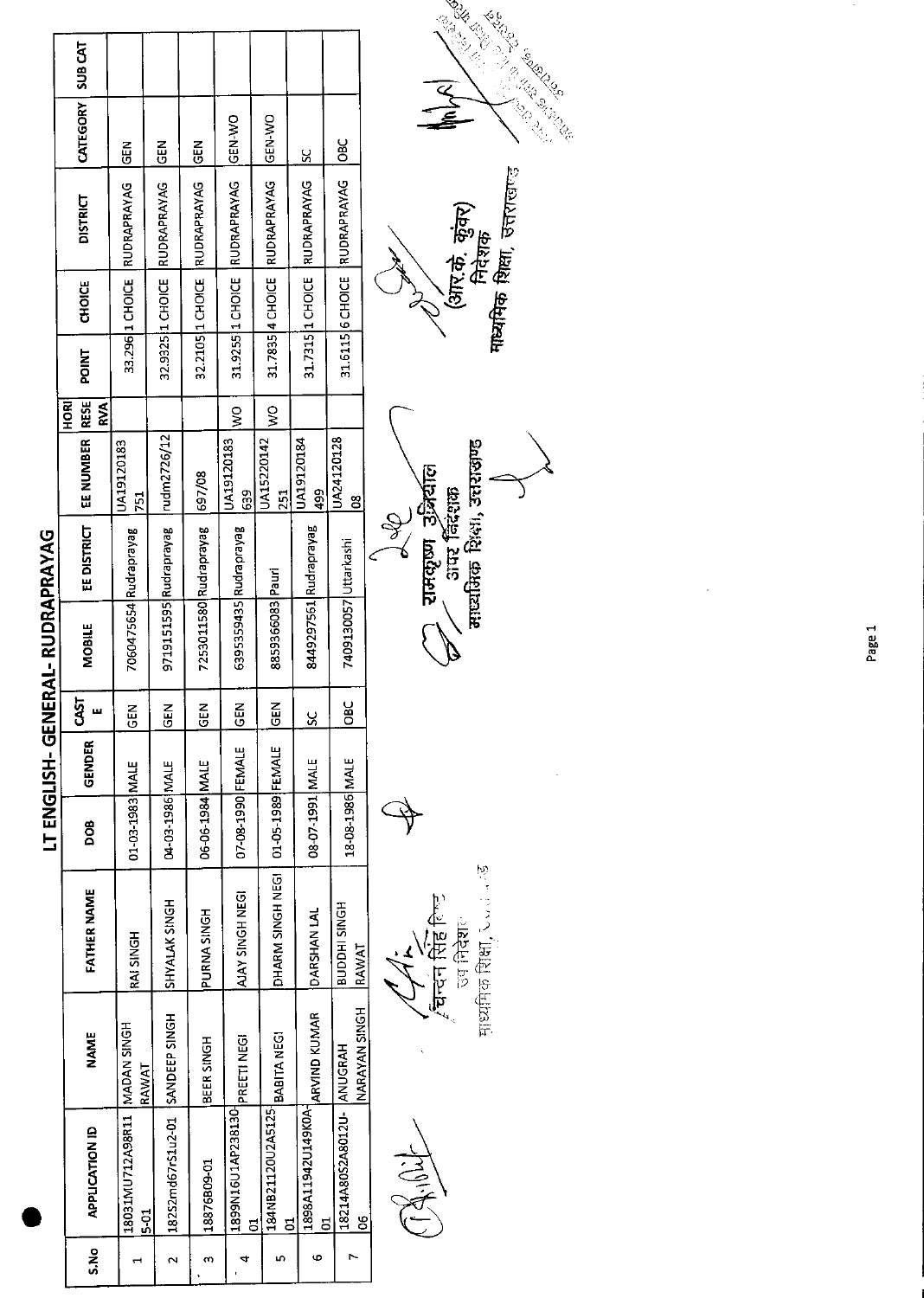|                                     | SUB CAT                         |                        |                               |                        |                                            |                         |                          |                             |                     |                       |                     | EX SER                             |                          |  |
|-------------------------------------|---------------------------------|------------------------|-------------------------------|------------------------|--------------------------------------------|-------------------------|--------------------------|-----------------------------|---------------------|-----------------------|---------------------|------------------------------------|--------------------------|--|
|                                     | CATEGORY                        | GEN-WO                 | <b>GEN-WO</b>                 | GEN-OBC                | 즶                                          | $\frac{2}{5}$           | GEN-WO                   | OBC WO                      | <b>DBC-WO</b>       | ပ္တ                   | <b>OWSS</b>         | $rac{1}{2}$                        |                          |  |
|                                     | <b>DISTRICT</b>                 | <b>TEHRI</b>           | TEHRI                         | <b>TEHRI</b>           | TEHRI                                      | TEHRI                   | <b>TEHRI</b>             | TEHRI                       | <b>TEHRI</b>        | TEHRI                 | <b>TEHRI</b>        | <b>TEHRI</b>                       |                          |  |
|                                     | <b>CHOICE</b>                   | 32.724 1 CHOICE        | 32.6405 1 CHOICE              | 32.4975 1 CHOICE       | 32.4705 1 CHOICE                           | 32.427 1 CHOICE         | 32.331 1 CHOICE          | 32.2815 1 CHOICE            | 32.156 1 CHOICE     | 30.7885 3 CHOICE      | 30.5575 3 CHOICE    | 17.775 7 CHOICE                    |                          |  |
| <b>GENERAL-TEHRI</b><br>LT ENGLISH- | POINT                           |                        |                               |                        |                                            |                         |                          |                             |                     |                       |                     |                                    |                          |  |
|                                     | $ $ RESE<br><b>ESOHI</b><br>RVA | ş<br>$\frac{1}{2}$     |                               |                        |                                            |                         | <u>iwo</u>               |                             | ş                   |                       | $\frac{1}{3}$       | $1152^{[EX,0]}$                    |                          |  |
|                                     | EE NUMBER                       | W1913/08               | UA05120102<br>3103            | 2222/012               | UA2112016T<br>4824                         | 9970/14                 | W-7191/014               | W-3998/2012 WO              | W-6366/014          | UA24120186<br>545     | 2796/03             |                                    | रामसुरेण हिनिया <b>ल</b> |  |
|                                     | <b>EE DISTRICT</b>              |                        |                               |                        |                                            |                         |                          |                             |                     |                       |                     | 7830819656 Champawat               |                          |  |
|                                     | <b>MOBILE</b>                   | 7618414438 Tehri       | 9634022750 Dehradun           | 9411504907 Tehri       | 9639121974 Tehri                           | 9897711318 Dehradun     | 7060091634 Tehri         | 9760290188 Tehri            | 8755002635 Tehri    | 7895744523 Uttarkashi | 9411513324 Dehradun |                                    |                          |  |
|                                     | <b>CAST</b><br>ш                | <b>GEN</b>             | $rac{2}{5}$                   | <b>OBC</b>             | $\tilde{E}$                                | $\frac{2}{5}$           | <b>SEN</b>               | $rac{C}{C}$                 | 08C                 | <u>SC</u>             | <u>SC</u>           | 6<br>$\overline{9}$                |                          |  |
|                                     | GENDER                          |                        |                               |                        |                                            |                         |                          |                             |                     |                       |                     |                                    |                          |  |
|                                     | <b>BOD</b>                      | 07-10-1988 FEMALE      | 02-12-1985 FEMALE             | 20-06-1982 MALE        | 16-11-1988 MALE                            | 12-12-1989 MALE         | 01-04-1991 FEMALE        | 12-08-1989 FEMALE           | 01-06-1989 FEMALE   | 07-08-1988 MALE       | 07-07-1979 FEMALE   | 10-05-1990 MALE                    |                          |  |
|                                     | <b>FATHER NAME</b>              | BALBIR SINGH<br>KUMAIN | CHAMAN LAL BHATT              | ANAR CHAND<br>RAMOLA   | RAJENDRA SINGH<br><b>IETHURI</b>           | CHINTAMANI<br>THAPLIYAL | DARMIYAN SINGH<br>GUSAIN | <b>MSRANA</b>               | PREM LAL DOBHAL     | GYAN DASS             | RAHEY LAL           | GOPAL SINGH<br><b>MAHAR</b>        |                          |  |
|                                     | <b>NAME</b>                     | VINEETA KUMAIN         | RADHIKA BHATT                 | RAMESH CHAND<br>RAMOLA | <b>JETHURI</b>                             | <b>DEEPAK</b>           | <b>ANITA</b>             |                             | <b>MAMTA DOBHAL</b> | <b>DEEPAK KUMAR</b>   | KM ROMA             | <b>SUMIT SINGH</b><br><b>MAHAR</b> |                          |  |
|                                     | APPLICATION ID                  | 1801W381KV9-01         | 18201A0351B0U130R<br>$2 - 01$ | 1810R2R2222-01         | 186148U1241TDJ2A0 DINESH 5INGH<br>$2 - 03$ | 18D909147-05            | 18A071-W1491-01          | 18909R-3W82N12-01 NEHA RANA | 1861D403W6-6M-07    | 18586UA4D164120K2     | 1872K0396-01<br>ă   | 1851MS21-01                        | OS HIMANOS               |  |
|                                     | S.No                            | $\mathbf{\mathbf{t}}$  | N                             | w                      | 4                                          | n,                      | φ                        | ↖                           | ∞                   | œ                     | ă                   | 급                                  |                          |  |

中国民族的 医三十 श्वन्देन र्सिह विच्छ<br>उन्हों देशक

**Constant Constant Constant** J



Page 1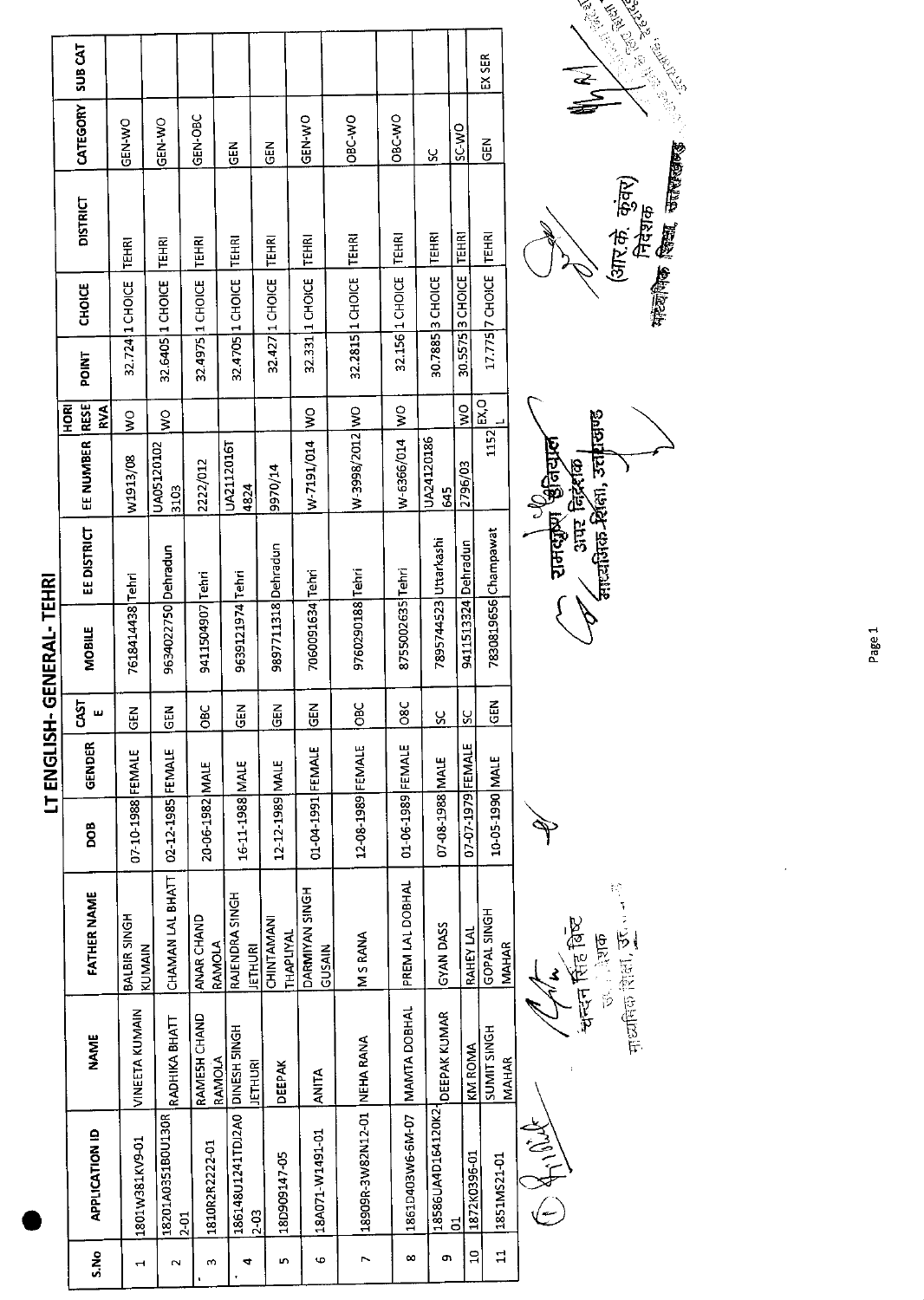|                             | <b>SUBCAT</b>               |                              |                          |                                          |                                    |                                 |                                                         |                           |  |
|-----------------------------|-----------------------------|------------------------------|--------------------------|------------------------------------------|------------------------------------|---------------------------------|---------------------------------------------------------|---------------------------|--|
|                             | CATEGORY                    | GEN-WO                       | GEN 5T WO                | $rac{1}{2}$                              | GEN-WO                             | <b>ON ARD</b>                   | OBC VO                                                  | <b>OW-CS</b>              |  |
|                             | <b>DISTRICT</b>             |                              |                          | 32.5725 1 CHOICE US NAGAR                | 32.1695 1 CHOICE US NAGAR          | 32.0025 2 CHOICE US NAGAR       | 31.8885 1 CHOICE US NAGAR                               | 31.6595 1 CHOICE US NAGAR |  |
|                             | <b>CHOICE</b>               | 34.3815 1 CHOICE   US NAGAR  | 32.852 1 CHOICE US NAGAR |                                          |                                    |                                 |                                                         |                           |  |
|                             | POINT                       |                              |                          |                                          |                                    |                                 |                                                         |                           |  |
|                             | <b>RESE</b><br>HORI<br>RVA  |                              | $\frac{1}{2}$            |                                          |                                    | ş                               | ş                                                       |                           |  |
|                             | EE NUMBER                   | M/F/2555/13 WO               | M/F/5325/12 WO           | UA23120181<br><u>რ</u>                   | JA0422016T<br>2082                 | CW-450/2014 WO                  | UA23120186<br>361                                       | W/7638/201<br>₫           |  |
|                             | EE DISTRICT                 | Udham 5<br>Nagar             | Inagar                   |                                          |                                    |                                 | Nagar                                                   | Udham S<br>Nagar          |  |
| LT ENGLISH-GENERAL-US NAGAR | 7895156997<br><b>MOBILE</b> |                              | 9675736464 Udham S       | 8958162476 <mark>Udham S</mark><br>Nagar | 7830967123 Champawat               | 9675565140 Champawat            | 8218282933 Udham 5                                      | 7300517240                |  |
|                             | CAST<br>ш                   | 좂<br>$\bar{\circ}$           | 5                        | <b>IGEN</b>                              | <b>MOD</b>                         | <b>IGEN</b>                     | $rac{1}{2}$                                             | <u>ន</u>                  |  |
|                             | GENDER                      |                              |                          |                                          |                                    |                                 |                                                         |                           |  |
|                             | DOB                         | 15-06-1989 FEMALE            | 28-06-1988 FEMALE        |                                          | 24-11-1990 FEMALE                  | 12-10-1982 FEMALE               | 10-07-1990 FEMALE                                       | 10-04-1990 FEMALE         |  |
|                             | <b>FATHER NAME</b>          | <b>SRIVASTAVA</b>            | H5NIS NAW                | RAM DATT KANDPAL 22-04-1983 MALE         | <b>TIONAN DUTT</b><br>SHARMA       | RAM BABU SAXENA                 |                                                         | RAM BAHADUR               |  |
|                             | <b>NAME</b>                 | IREENA SRIVASTAVA OM PRAKASH | HEM LATA                 | KANDPAL                                  | SONAM SHARMA                       |                                 |                                                         | <b>DINKI</b>              |  |
|                             | <b>APPLICATION ID</b>       | 185FM2S155R3-01              | 181253FH52LM-010         | 1832U11N02819KA5- INAVEEN CHANDRA<br>Ë   | 18452120A25TU6002<br>$\frac{5}{8}$ | 184015-PWS04C2-02 PREETI SAXENA | 18318P2U1236R6A01- RASHMI PRAJAPATI  BRAJESH KUMAR<br>δ | 18340W812P67-01           |  |
|                             | S.No                        |                              |                          | m                                        |                                    |                                 | ဖ                                                       |                           |  |

OXHIDE

2、1、12、10、10位,000,000,000,000 र सिर्क सिंह बिन्<br>खन्दन सिंह बिन्

 $\oint$ 

राजदाण उद्धियाछे<br>अपर निदेशक<br>व्याध्यायन निदेशक ì



ریزہ دین

 $\bar{\beta}$ 

Page 1

 $\hat{\boldsymbol{\beta}}$